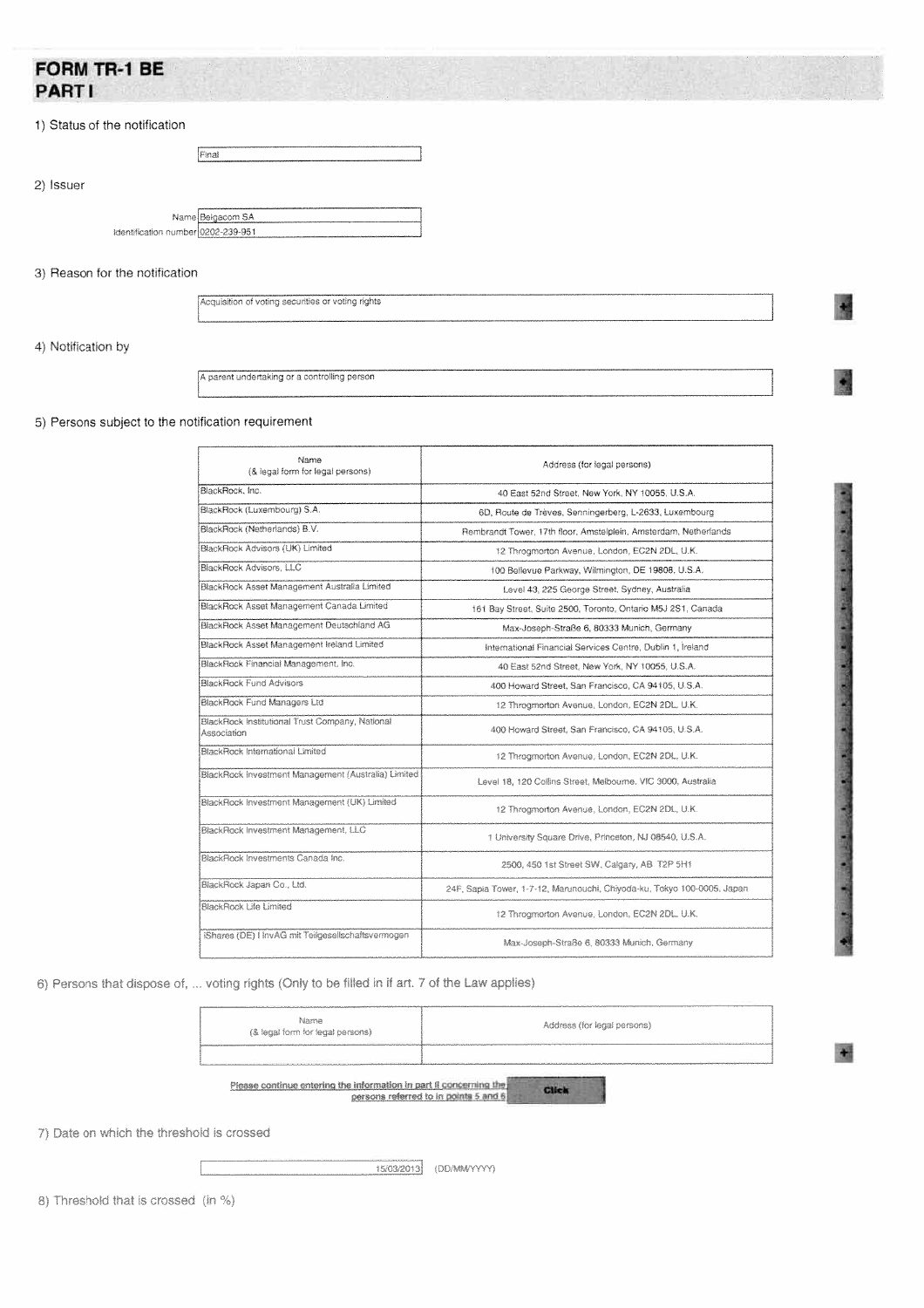# If the holding has fallen below the lowest threshold, you have the option of not filling in point 10

3j

## 9) Denominator



Please enter the denominator before filling in the data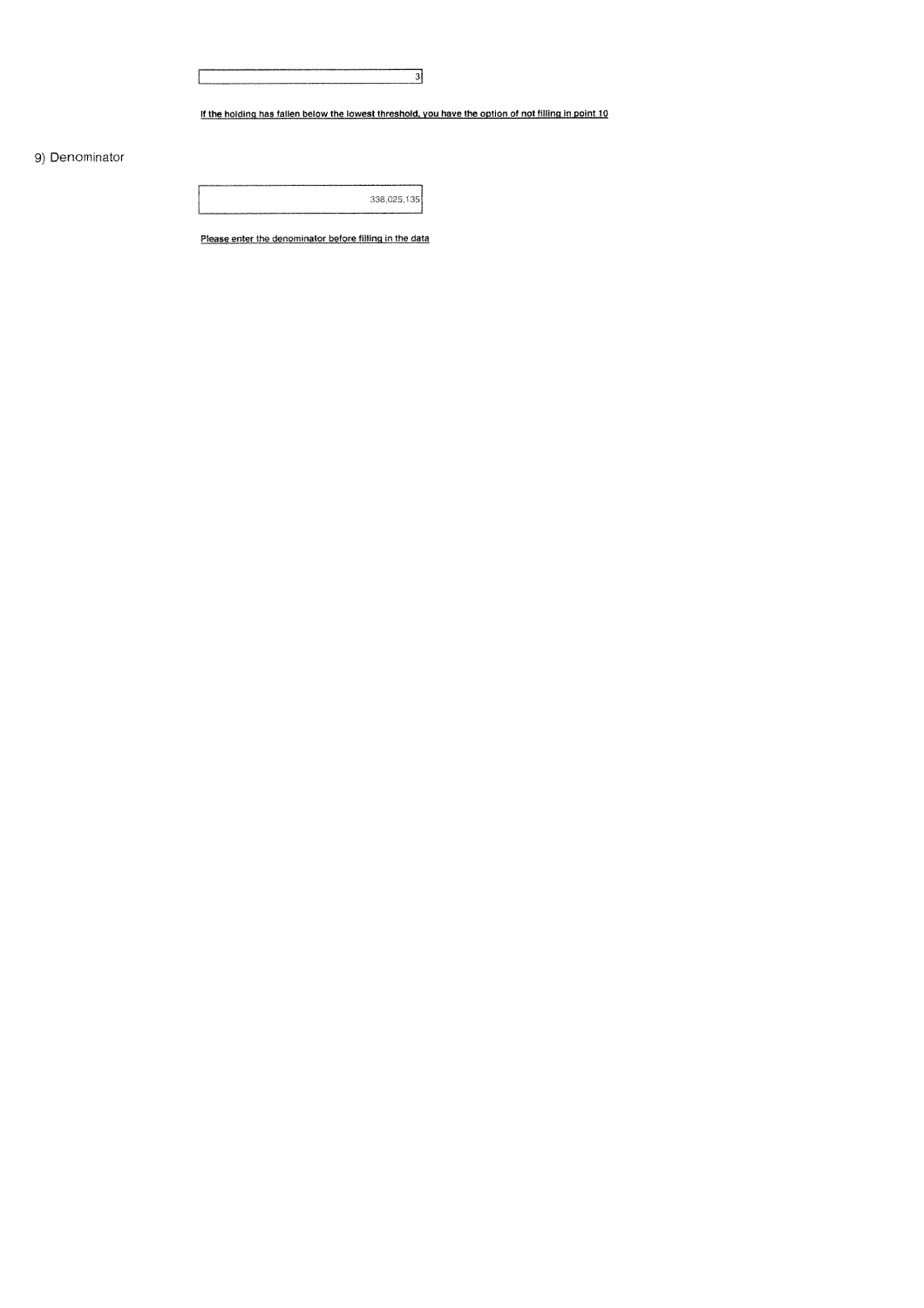### 10) Notified details

| A) Voting rights                                              | Previous notification | After the transaction |                                 |                      |                                 |
|---------------------------------------------------------------|-----------------------|-----------------------|---------------------------------|----------------------|---------------------------------|
|                                                               | # of voting rights    | # of voting rights    |                                 | % of voting rights   |                                 |
| Holders of voting rights                                      |                       | Linked to securities  | Not linked to the<br>securities | Linked to securities | Not linked to the<br>securities |
| BlackRock, Inc.                                               | $\circ$               | $\theta$              |                                 | 0.00%                |                                 |
| BlackRock (Luxembourg) S.A.                                   | $\circ$               | 114.036               |                                 | 0.03%                |                                 |
| BlackRock (Netherlands) B.V.                                  | $\circ$               | 28.149                |                                 | 0.01%                |                                 |
| BlackRock Advisors (UK) Limited                               | $\circ$               | 378,990               |                                 | 0.11%                |                                 |
| BlackRock Advisors, LLC                                       | $\circ$               | 10.971                |                                 | 0.00%                |                                 |
| BlackRock Asset Management Australia<br>Limited               | $\Omega$              | 14.222                |                                 | 0.00%                |                                 |
| BlackRock Asset Management Canada<br>Limited                  | $\circ$               | 49.654                |                                 | 0.01%                |                                 |
| BlackRock Asset Management<br>Deutschland AG                  | $\circ$               | 1,231,830             |                                 | 0.36%                |                                 |
| BlackRock Asset Management Ireland<br>I imited.               | $\circ$               | 1,515,557             |                                 | 0.45%                |                                 |
| BlackRock Financial Management, Inc.                          | $\theta$              | 61.205                |                                 | 0.02%                |                                 |
| <b>BlackRock Fund Advisors</b>                                | 0                     | 1,809,396             |                                 | 0.54%                |                                 |
| BlackRock Fund Managers Ltd                                   | $\circ$               | 57,491                |                                 | 0.02%                |                                 |
| BlackRock Institutional Trust Company,<br>N.A.                | $\Omega$              | 3,614.159             |                                 | 1.07%                |                                 |
| BlackRock International Limited                               | $\circ$               | 22.701                |                                 | 0.01%                |                                 |
| <b>BlackRock Investment Management</b><br>(Australia) Limited | $\mathbf{O}$          | 14.311                |                                 | $0.00\%$             |                                 |
| BlackRock Investment Management<br>(UK) Ltd.                  | $_{\rm O}$            | 244,232               |                                 | 0.07%                |                                 |
| BlackRock Investment Management,<br>ШC                        | $\sigma$              | 211,140               |                                 | 0.06%                |                                 |
| BlackRock Investments Canada, Inc.                            | $\theta$              | 2,699                 |                                 | $0.00\%$             |                                 |
| BlackRock Japan Co Ltd                                        | $\circ$               | 195.197               |                                 | 0.06%                |                                 |
| <b>BlackRock Life Limited</b>                                 | 0                     | 394,830               |                                 | 0.12%                |                                 |
| Shares (DE) I InvAG mit                                       | $\circ$               | 351.044               |                                 | 0.10%                |                                 |
| aubtotal                                                      |                       | 10,321.814            |                                 | 3.05%                |                                 |
|                                                               | <b>TOTAL</b>          | 10,321,814            | ō                               | 3.05%                | 0.00%                           |

Start with "groups" of holders. Calculate subtotals and then finish with the <u>Persons who are "alone".</u><br>The totals, subtotals and % will be updated once you have clicked on<br>CALCULATE>

| B) Equivalent financial instruments            | After the transaction        |                                       |                         |                                                                                    |                    |
|------------------------------------------------|------------------------------|---------------------------------------|-------------------------|------------------------------------------------------------------------------------|--------------------|
| Holders of equivalent<br>financial instruments | Type of financial instrument | Expiration date                       | Exercise period or date | # of voting rights<br>that may be<br>acquired if the<br>instrument is<br>exercised | % of voting rights |
|                                                |                              |                                       |                         |                                                                                    |                    |
| <b>TOTAL</b>                                   |                              | (in relation to all expiration dates) |                         | u                                                                                  | 0.00%              |

The totals will be updated once you have clicked on <CALCULATE>

| TOTAL (Voting rights & Equivalent financial<br>linstruments) |                 | # of voting rights | ↓ % of voting rights |  |
|--------------------------------------------------------------|-----------------|--------------------|----------------------|--|
|                                                              | <b>ALCULATE</b> | 10.321.814         | 3.05%                |  |

11) Chain of controlled undertakings through which the holding is effectively held, if applicable

#### Piease describe, or join a diagram in attachment

BlackRock, Inc. is the ultimate parent company of all legal entities contained herein. With a common voting policy in place across all entities within the group, BlackRock, Inc. maintains control of assets indicated within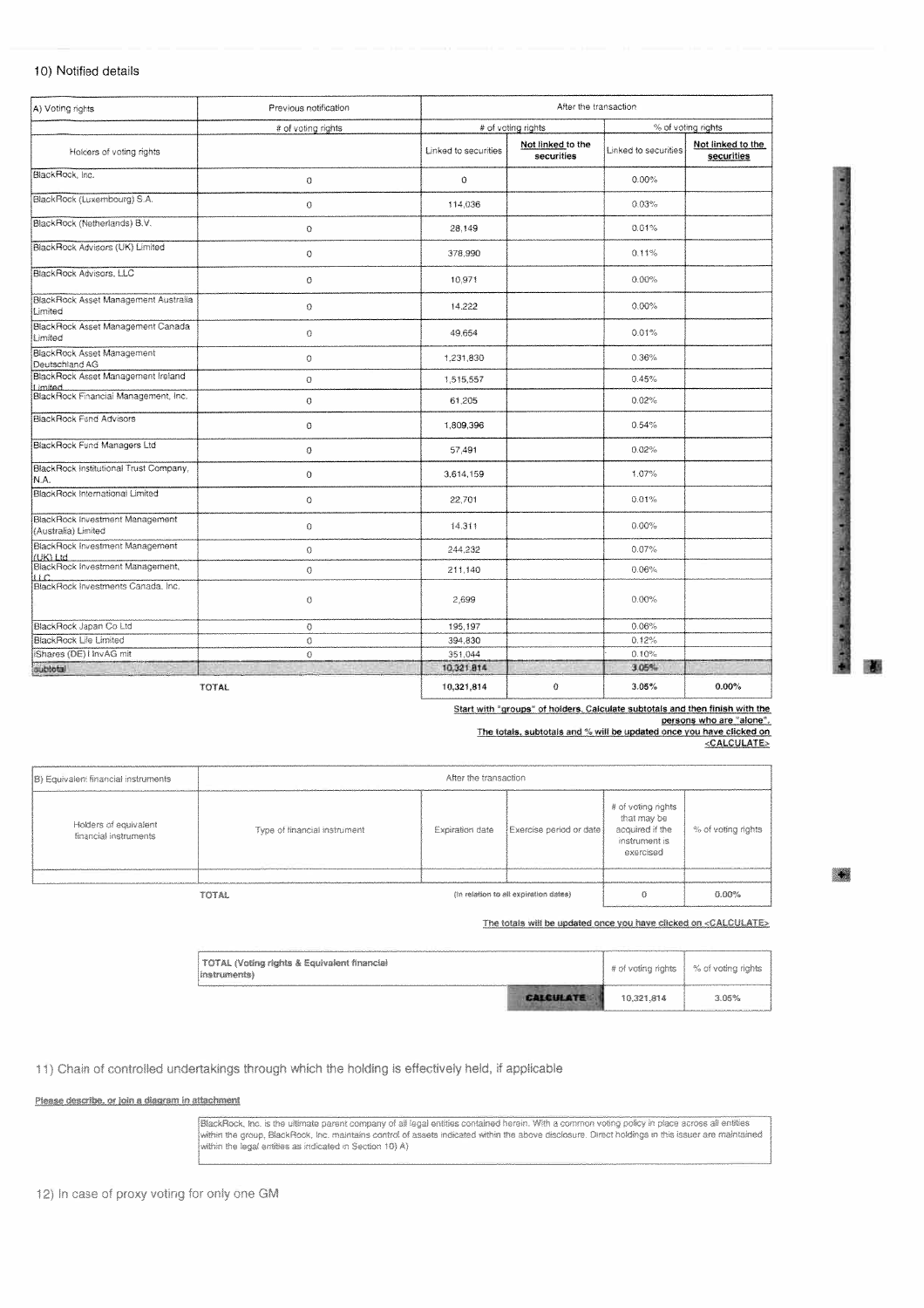|--|

voting rights as of

 $\circ$